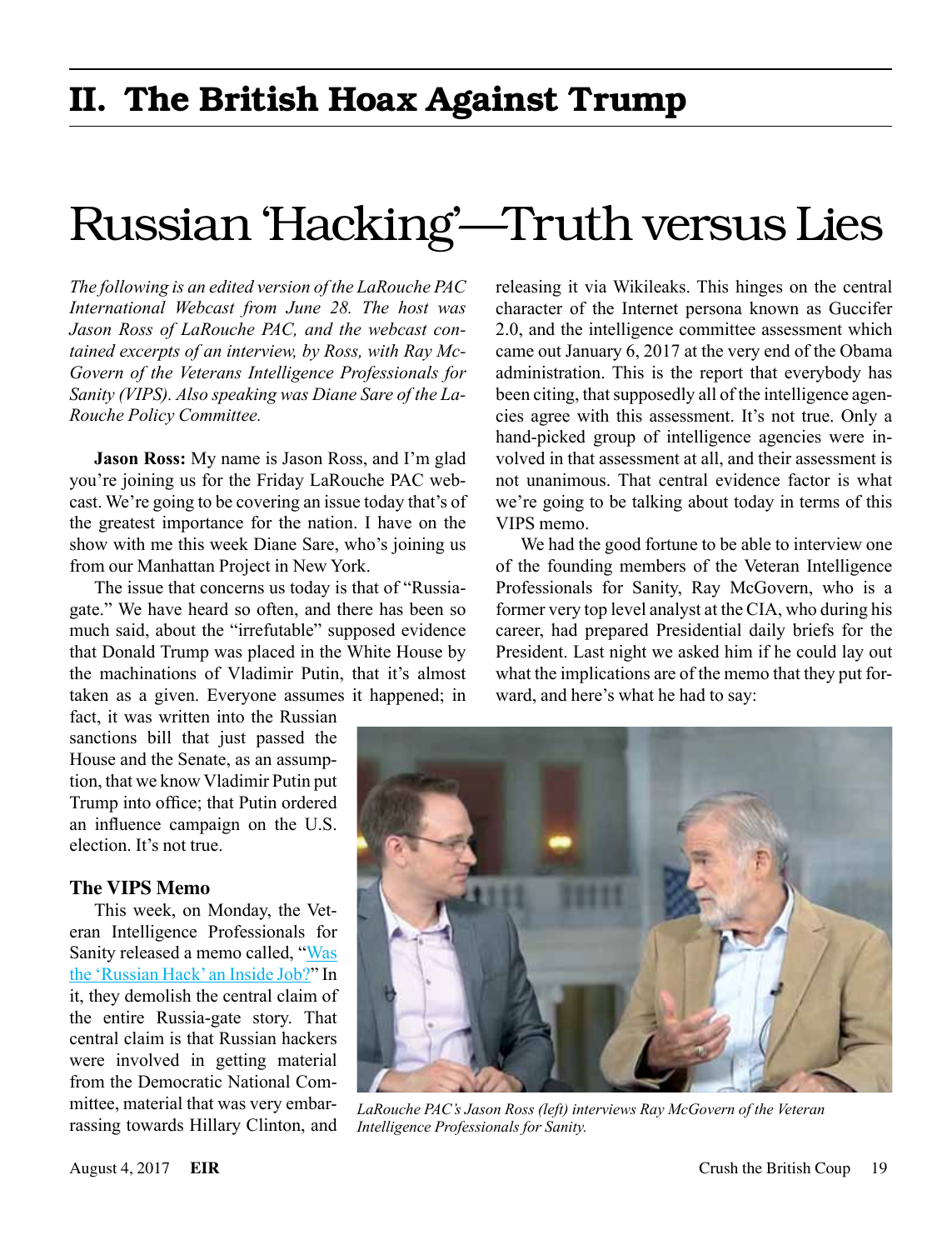**Ray McGovern:** The 12th of June, 15th of June? As soon as they learned that Julian Assange had emails related to Hillary Clinton, "What are you going to do?" Well, as I reconstruct it—"What we do is, we say, 'It's from the Russians.'" So, CrowdStrike, which was working for the DNC, announces, "There's malware, and we think it was the Russians." Then immediately, the same day, Guccifer says "Yeah, yeah! We did it, and we're working for Julian Assange."

Now, this is how we interpret it: the idea was "since Julian Assange was going to come out with emails, God knows when, maybe right before the Democratic National Convention—my God, that would be awful. So, we'll say he got it from the Russians, and that way we can divert attention from what's in the emails; because God knows how much

he's got there, he might be able to show that we stole the nomination from Bernie Sanders! It's probably in there, you know? So, let's do this little pre-emptive move—in June, before he ever gets this stuff out." Julian doesn't adulterate these things, what he does is array them in searchable form. "It's going to take a while. So, we have a little time, about six weeks or so,"—they didn't know how long—"but let's do it right away." So, when Julian Assange comes out with this, they're all set to say, "Ah ha! It was the Russians hacking."

# **A Magnificent Diversion**

Now this was a magnificent—I remember the old movie or book, *Magnificent Obsession*,— this was magnificent diversion. Because as soon as Julian Assange outed the emails related to Hillary Clinton—that was on the 22nd of July, three days before the Democratic National Convention began—they were prepared. They were prepared to say "Ah ha! Russia did it! Russia did it!" You can see them sort of sitting around a table. Here's Hillary saying "My God! What are we going to do? What will Bernie say? He's already said he'd acquiesce, but what will he say now?" Somebody says, "I know what we do. We'll blame the Russians." "But it wasn't the Russians, it was Julian Assange." "That's all right. We'll say that Julian Assange was working for the Russians." "Yeah, but what's the rationale?" "Oh, come on! The Russians want Trump to win, because Trump has said nice things about Putin; this is going to be easy to prove. Anybody got any better



*Former Secretary of State Hillary Clinton.*

ideas?" "OK, let's go with that." It worked beautifully. The mainstream media played the story.

**Ross:** Just to offer this chronology for our viewers, because this has become so shrouded in the mists of time that it's sort of hard to take the pieces of it apart, to repeat, in June 2016, Julian Assange, the Wikileaks founder, announced that he had received material from the DNC and that he was going to be releasing it. Within a matter of days, the DNC's IT firm, CrowdStrike, announced that they had proof that Russia had hacked their computers. Also, an Internet hacker calling himself Guccifer 2.0 appeared out of nowhere, saying that he was the hacker, he got into the DNC's system, and he says, "I'll prove it. Here's some of the material that I stole." In June, documents were released by this Guccifer person that included the most obvious ham-fisted fake clues you've ever seen. These documents were deliberately altered in order to incorporate—in Cyrillic— "Felix Edmundovich" as the document's last editor. Now, Felix Edmundovich Dzerzhinsky was the founder of the Soviet secret police. You might think that if Russian hackers are doing something, they might not be so obvious as to label themselves on their computers with that name; it's just an obvious fake clue to be found. Additional proof supposedly came up in Guccifer 2.0 trying to hide his persona, pretending to be Romanian while not really speaking Romanian, so that people could say "Ah ha! He's hiding his identity. We found these total clues"—really red herrings—"of these Rus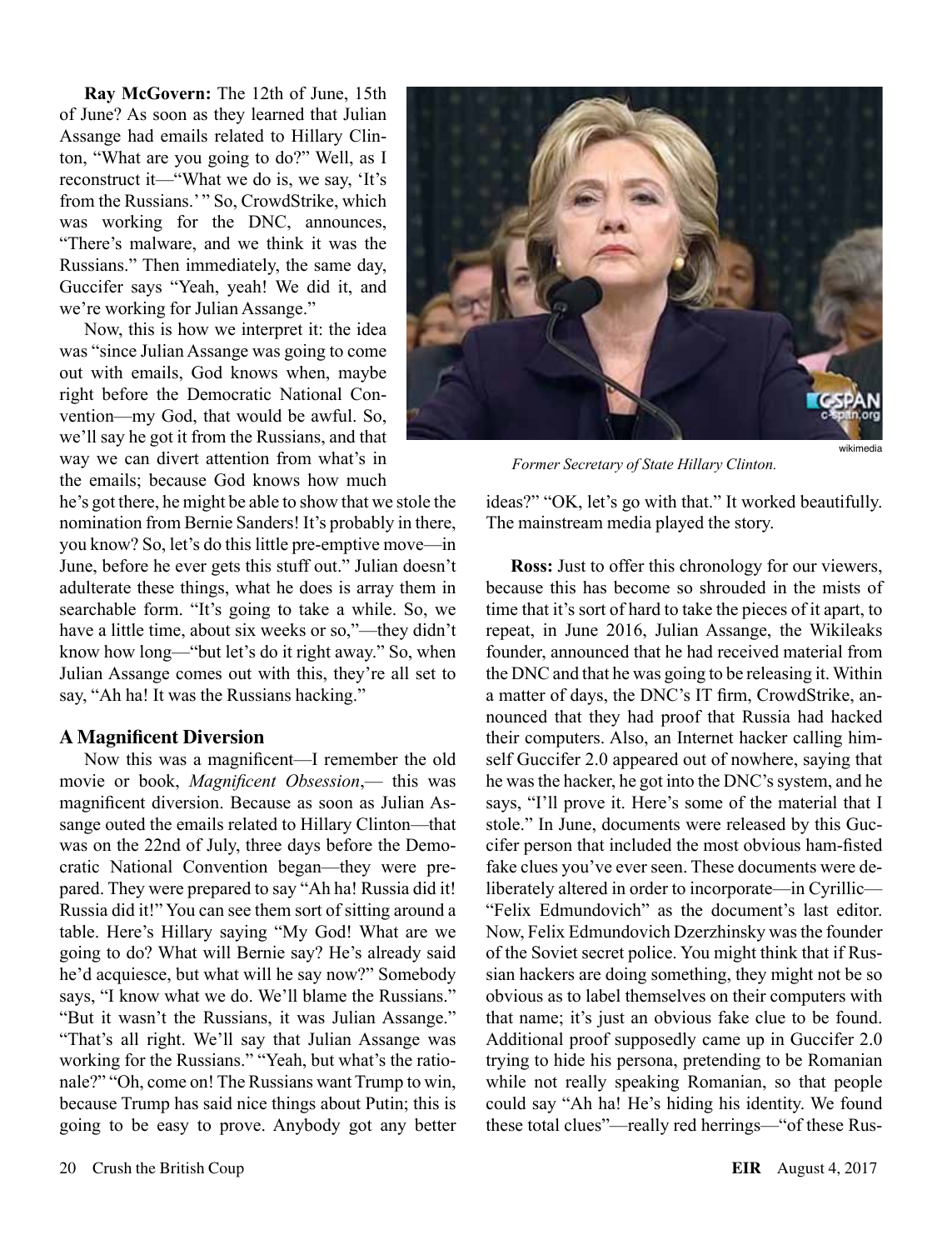sian names inside the documents. The documents were set to the language of Russia. Ah ha! This is proof."

Now what it really means is that those documents were artificially altered. That's what the Veteran Intelligence Professionals for Sanity go through in this memorandum called, "Was the 'Russian Hack' an Inside Job?" So, as Mr. McGovern said, following this, a large release of documents came from Guccifer sometime in September. These documents, according to forensic analysis that's been reviewed by the Veteran Intelligence Professionals for

 $p$ on (  $\text{this}$ <sup>"</sup> digitalWrite(HalfPressPin, ShutterState)<br>essPin, ShutterState);</span> essPin, ShutterState) :</span> n onmouseover=" tipon(this)" onmouseout<br> **RSADOCING=0:</span> IsShooting = 0:</span> IsShooting = 0:</span> IsShooting = 0:</span> IsShooting = 0:</s** " onmouseout nouseover="\_tipon(this)" onmo-<br>nouseover="\_tipon(this)" onmo<br>"strle="\_tipon(this)"  $\frac{\text{direct}_{0}}{\text{cction}}$   $\frac{\text{direct}_{0}}{\text{onnous}}$ style="dir  $ion: 1tr.$ 33ignalFal

*Fake proof: "Russia" in Cyrillic, conveniently embedded in code.*

Sanity, reveals that the documents were not hacked, but they were leaked, they were copied. The rate of data transmission, the rate of the file creation, indicates a speed that exceeds what you would possibly be able to get over the Internet if you had hacked into a computer and then pulled the files out. They reason, then, that this indicates that these files were simply copied, and then put out tainted with this Guccifer 2.0 persona to give a sense of Russian involvement in the hacking. The fact of the matter is that *no evidence whatsoever has ever been presented that can show where Wikileaks got its material*. The founder of Wikileaks, Julian Assange, said this was a leak, it was not a hack. It didn't come from Russia, it didn't come from a Russian state actor. It was a leak. As Mr. McGovern said, there were plenty of people in the DNC who weren't very happy about the way that the primary elections were handled. There is plenty of motive for a leak to put out the truth about how the DNC had operated.

#### **Anti-Russia Hysteria**

But on top of this fabricated evidence, we now have a situation where this anti-Russia hysteria is phenomenal. Just yesterday, we had the passage of an anti-Russia sanctions bill through the House and through the Senate. This bill, HR 3364, takes as a given that Russia hacked the U.S. elections, imposes very strong sanctions in a variety of cases, and forbids the President from changing them. In other words, it takes away the ability of the President, in this case President Trump, to initiate foreign policy, which is, frankly, part of the President's job. That's the way we work in this country.

One of the most shocking things about all of this is that this supposed Russian "hacking" has been called an Act of War by numerous members of Congress. People say that because of this, Donald Trump should be impeached; this has been said by members of Congress. For something of this magnitude, an act of war leading to sanctions and the potential break-out of conflict with the world's most powerful nuclear power besides ourselves, surely a good investigation would have been done. Well, it wasn't! As a matter of fact, after the DNC computers were supposedly hacked, who investigated them? Not the FBI—but a private firm, CrowdStrike, with political ties that make its findings very suspicious.

The Veteran Intelligence Professionals for Sanity ended their memo by questioning who Guccifer 2.0 is. They say, "Maybe you should ask the FBI." So, I asked Ray McGovern, "Why might we want to ask the FBI?"

**McGovern:** After it was revealed that the DNC had been "hacked," so to speak, normally what would happen in that case, unless I'm sadly mistaken, would be that the FBI would be invited in to take a look and see who did this. Or, the DNC would say "Would you please come in here and see who did this?" But you know what? Neither seemed to be very interested in looking at that. So, with all due respect, and not much is due, really, James Comey is guilty of malfeasance, not just misfeasance. People crying that this is an act of war, and he sits back and says "I don't want to send my technicians in there." Why? Well, I can tell you why. It seems to me that when you're an intelligence analyst, you have this kind of bent to connect dots; that's what we call an "all-source analyst." You look not only at the technical details, the forensics, now that we have them, but what was going on outside, what you learn from the newspapers. And we know from that, that the CIA, with the help of the NSA, had developed—it took them fifteen years—an incredible capability.

**Ross:** That capability that McGovern is referring to,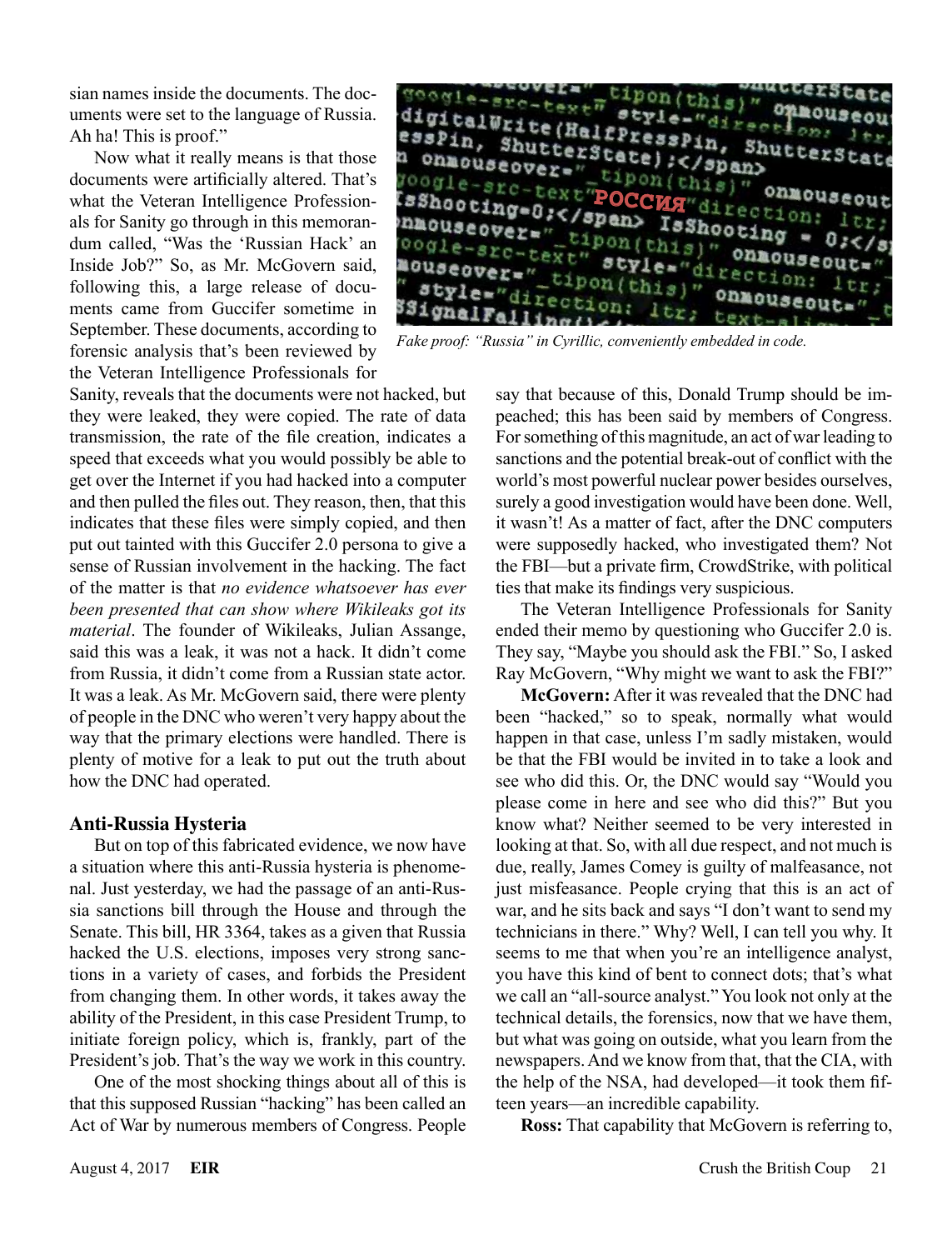*"Hacked " DNC computers were investigated by—not the FBI—but CrowdStrike. Right: Former Director of the FBI, James Comey.*

# CROWDSTRIKE

is what was revealed in March under the program of Vault 7, which was released from Wikileaks. One aspect of that was called the Marble Framework; something developed by the CIA that made it possible to obfuscate the origins of cyber attacks. In other words, the CIA had spent a tremendous amount of effort—Mr. McGovern estimates billions of dollars being spent—to develop the ability to perform hacks, and then to be able to attribute them to other nations, to other actors. He says that this Marble Framework allowed the CIA to deliberately plant fake evidence of Russian involvement. They had Cyrillic text that could be inserted; in other words, it would be possible to make it look as though attackers were coming from Russia. Now the question would be, has this been investigated? Has Trump taken up with his intelligence agencies, an investigation to find out if these types of capabilities were used? Mr. McGovern says that it was revealed that they were used in 2016. Was this their use? An investigation would be able to show that.

This also raises the question, why the animosity towards Russia? Is this a cynical campaign ploy by the Democrats to get over an election that they lost and try to impeach Trump, to try and take back control of the country? Or what else is at play here? Why would this sanctions bill pass so unanimously, with only three House members voting against it, and only two Senators? Well, we asked Ray McGovern what he thought about this:

**McGovern:** It's coming mostly from the Democrats, curiously enough. And initially, as I tried to explain before, it was an attempt to blacken the Russians to help Hillary become elected. Then, when she wasn't elected, "Whoops! We can still use this stuff. How can we use it? To show that Hillary didn't lose the election; it couldn't have been that she was not such a good candidate, or that nobody trusted her. It's the Russians!" So, most Americans now believe—according to the polls—that this fellow Trump who we have as President now, is there because of Vladimir Putin helping him become elected. That's bad! That's really bad.

fbi.gov

What's the objective now? Well, the objective is not only to de-legitimize Trump, but to keep the tensions stoked with Russia so that there can be no real detente; so that we can blacken the Russians and say, "Oh, look!"

**Ross:** Now, the other objective, or the other incident that caused all of this Russia hysteria, was what occurred in Ukraine, where a coup carried out in 2014 overthrew the elected President of Ukraine, Viktor Yanukovych, and instituted a new government. United States involvement in this coup was as clear as day. Those of us who were watching, saw on YouTube the videos covering the audio recordings, with American officials planning out what the new Ukrainian government would be. We had [Assistant Secretary of State] Victoria Nuland involved in helping to set up a new government in Ukraine. In reaction to the coup, when the people of Crimea voted democratically to rejoin Russia, the same people said,"We will never have peace with Russia until Russia returns Crimea to Ukraine; the sanctions will continue. Russia is everybody's enemy."

Keeping that in mind, that it was *U.S. interference* in Ukraine that created the destabilization in the Ukraine, leading eventually to Crimea's rejoining with Russia, we can ask ourselves, "Where is this going if this process isn't stopped?" Here's what Mr. McGovern had to say about that: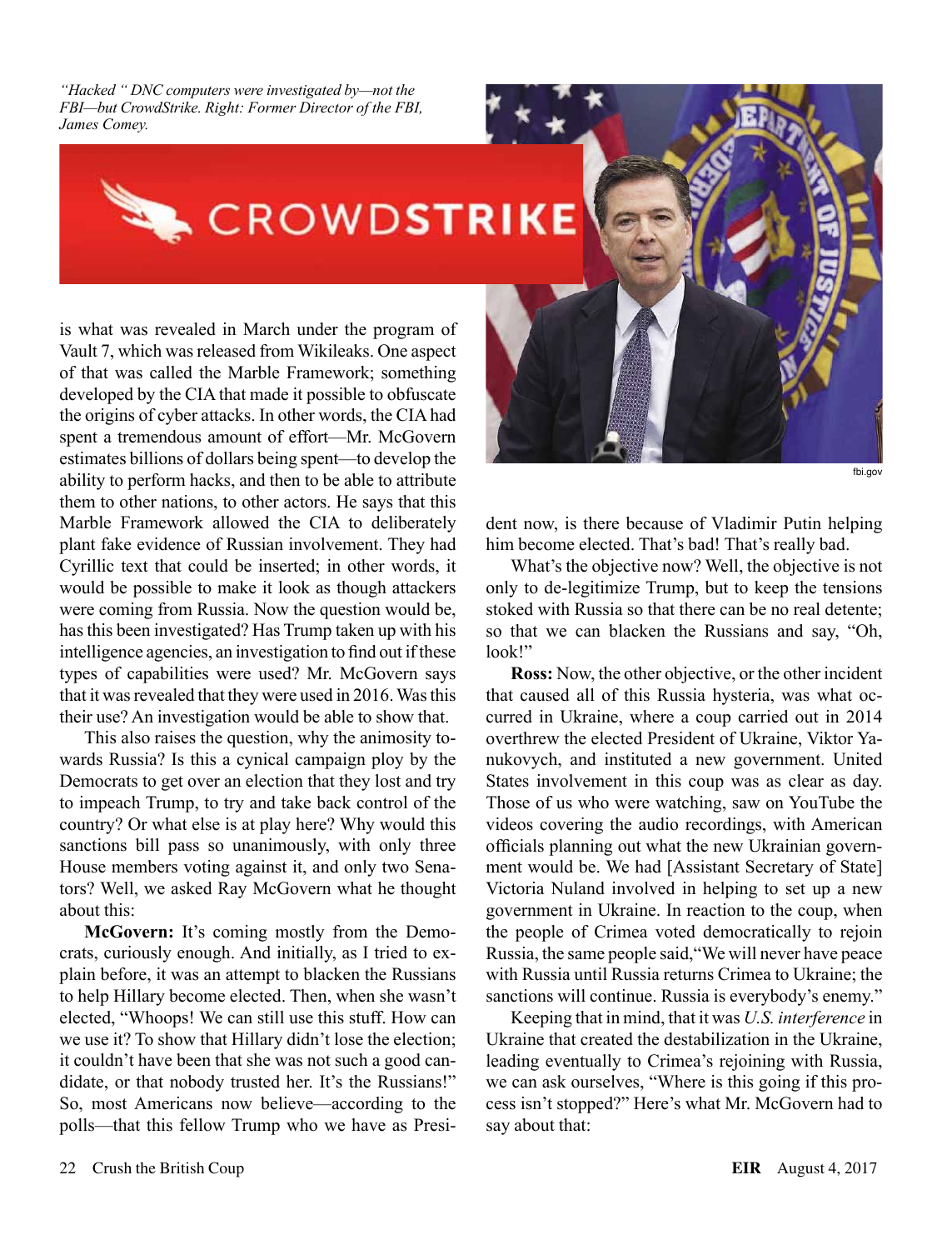# **Where Is This Going?**

**McGovern:** Put all this together, you've got a synthetic,— you've got a kind of an artificial construct of Vladimir Putin as the Devil Incarnate. The whole press does this meme, and everybody catches on, especially the Democrats, and it's the oddest thing I've ever seen. So, here's Donald Trump; he wants to go and talk to Putin. Everybody says "Oh, this is really bad." He does talk to Putin, and what happens? They get a cease-fire agreement! It's not the whole thing, but a little slice of Syria. Does that get reported in the press? No, maybe an inside page.

**Ross:** They say it's giving in to Russia.

**McGovern:** So, if any of us have any interest in stopping the carnage in Syria, which we should, we should applaud Trump or any other effort to work with the other forces in play, not only the Russians, but the Syrians, the Turks, and the Iranians. If we don't have a common aim against ISIS, what do we have a common aim against?

What's going to be interesting right now—Trump this week decided no more support, no more arms or money for the so-called "moderate" rebels, the rebels that the U.S. has supported in Syria. That's big! That's the CIA's bag; that's billions of dollars invested in that. What's going to happen? Well, Trump has taken on the CIA on that issue. And what I'm recalling now is—nobody's been around in Washington as long as Senator Chuck Schumer, the ranking Democrat in the Senate, and in a recent interview [Jan. 3, 2017] with Rachel Maddow, this is what he said:

**Rachel Maddow:** He's taking these shots and antagonisms—

#### **Chuck Schumer:** Yup.

**Maddow:** —taunting the intelligence agencies.

**Schumer:** Let me tell you; you take on the intelligence community, they have six ways from Sunday at getting back at you.

**McGovern:** Rachel Maddow says, "Oh, we're going to go to break." Give me a break! If it were you, wouldn't you say, "Are you saying that the President of the United States should be afraid of the intelligence community?" Of course, that's what he was saying. So, why do I refer to that? The jury is out. He's taken them on a little bit. Whether he'll take them on on the "Russian hack"—well I don't know. Maybe [CIA Director] Pompeo is afraid to ask these guys; or maybe *he's* afraid to ask. If he's afraid, well he's following the example of his predecessor [Obama], because Obama was deathly afraid of Brennan; that's why he defended him when Brennan hacked into the Senate computers. That's why he tried to prevent the publication of the memo from the Senate on CIA torture; because it showed that Brennan and the others had been lying through their teeth about the effectiveness of torture techniques. So Obama was very much defending himself or defending them, ultimately to defend themselves. So, whether Schumer is right, we're likely to see sooner rather than later.

**Ross:** We'll find out sooner rather than later based on how the President and how the American population respond to this pressure. Think for a minute in your mind: What would it mean if Trump were thrown out of office based on what we know to be a fabrication, a lie created by the intelligence agencies, a lie saying that Vladimir Putin put him in office? If the President of the United States can be removed from office based on nonsense created by the intelligence agencies, do we have elected government in the United States? I think that that's the question that we need to take up in a very urgent way by getting out the explosive news about this memo coming from the Veteran Intelligence Professionals for Sanity.

#### **Mobilizing to Break the Story**

**Diane Sare:** We are going to ask everybody watching this program to mobilize to break this story. I first want to address some of the questions that people may raise: "Of course we know the Russians didn't hack the election. I voted for Trump, and I wasn't told to vote for Trump by Vladimir Putin. So, what's new about this?" Or people say, "We're used to being lied to all the time. Why does this make a difference?"

I want to say a little bit about who some of these people are. In case you missed it, Ray McGovern is a former U.S. Army and former CIA intelligence agent; I believe he is fluent in Russian and has a great deal of knowledge on this. Bill Binney, who is the co-author of this report, is the former NSA Technical Director for World Geopolitical and Military Analysis, the cofounder of the NSA Signals Intelligence Automation Research Center—that is the data-mining. He designed, in part, the technology to be able to spy on everyone; he knows it very well. The expert who did the forensics on these so-called hacks, which turned out to be a leak, is someone named Skip Holden, who's a retired IBM Program Manager for Information Technology. He's the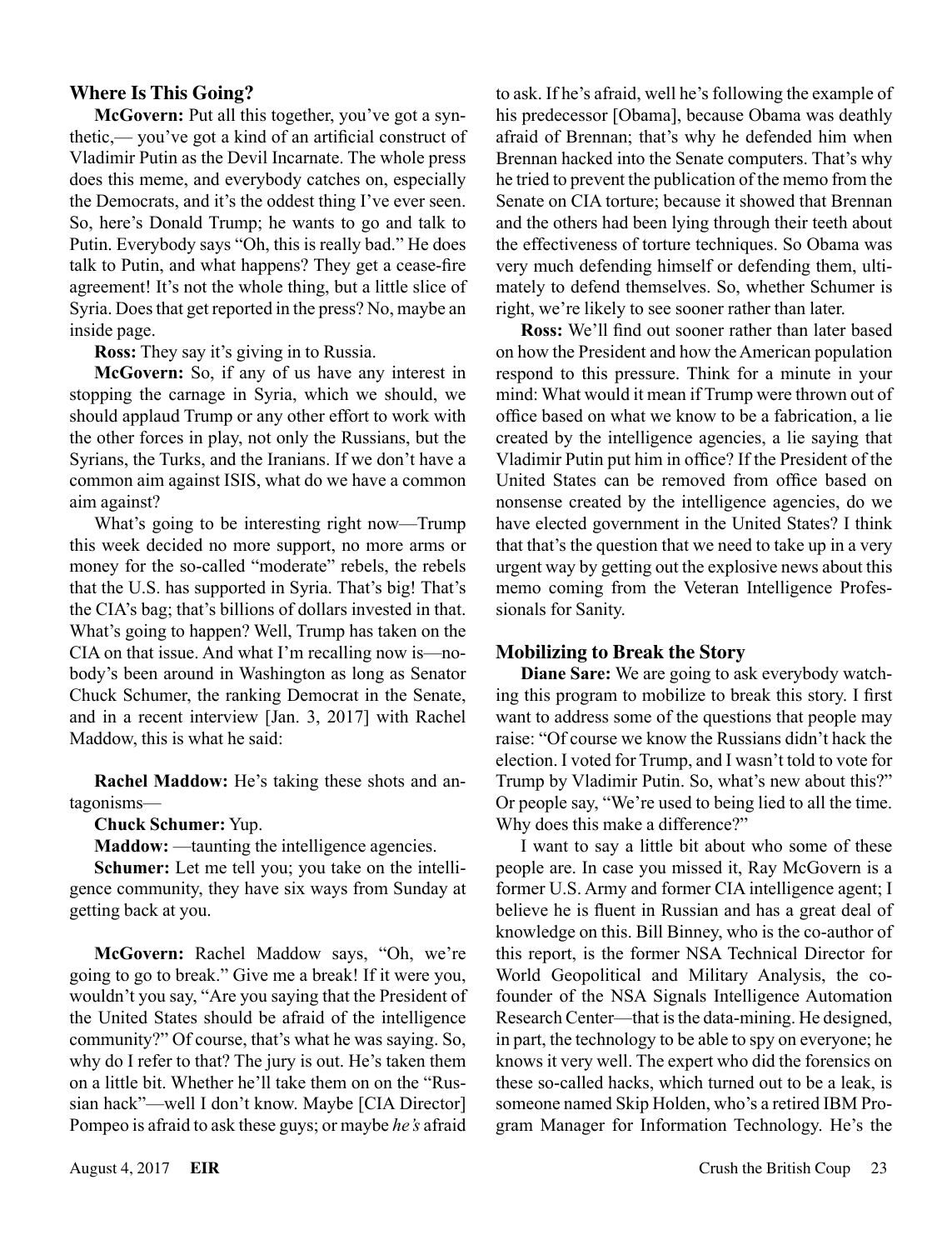one who looked at this, who came to the conclusion that there was no hack, that what happened was that 1,976 megabytes of data were copied in only 87 seconds, which cannot be done over the Internet. That cannot be done through cyberspace, but only by using some kind of thumb drive, USB port, some kind of storage device that is actually inserted into the computer to copy this data. And that this was done by someone operating in the Eastern U.S. time zone. Then this was blamed on Russia.

We have in hand, in this report, by a group of certified experts, proof, the documentation that this thing is a fraud from the beginning. That is extremely important. Yesterday four LaRouche organizers went to Congress to distribute about 1,000 copies of the VIPS report, and discovered that nobody there had heard anything about this; which is outrageous. You might remember,

before the elections, that President Obama and others had promised there was going to be a classified briefing for the Congress, presenting the alleged proofs that the Russians were hacking into the Democratic Party and sabotaging the elections, and then such briefing never occurred. There never was any evidence presented.

#### **LaRouche's Assessment**

I just want to take a step back for a second, because when Lyndon LaRouche heard about Comey's testimony and the story about Russia, he said, "The people pushing this want thermonuclear war. If they succeed, we're going to have thermonuclear war with Russia." I'd like to remind people that what happened in Ukraine was a direct result of a deliberate policy, as Jason said. They violently overthrew the government with \$5 billion, largely from George Soros, laundered through the U.S. State Department. Victoria Nuland was under Hillary Clinton as Secretary of State. In other words, we were provoking war with Russia, deliberately moving NATO eastward, putting Nazis—actual supporters of Hitler and Stepan Bandera—in power in Ukraine on Russia's border. Why? Because the trans-Atlantic system is on the brink of total disintegration. The British Empire, this empire monarchy, is in its final agony; it will not survive. They've printed trillions of dollars, they've bailed out the banks time and again, they've created a gigantic bubble; it's going down.

The same thing in Syria: People may remember, Hillary Clinton was proposing a no-fly zone over Syria so



*Victoria Nuland, the State Department expert on how to make color revolution coups, hands out buns in Kiev's Maidan Square, as U.S. Ambassador to Ukraine Geoffrey Pyatt looks on, December 2013.*

that we could shoot down Russian planes in defense of ISIS. As Ray McGovern mentioned in the interview, one of the positive developments of the Trump Presidency, a very significant one, is he met with Putin, got a ceasefire, and we are no longer arming the so-called "moderate" groups who are running around chopping people's heads off and filming it. It's a huge breakthrough.

So, I just want to underscore the fact that we have in our hands, by a group of highly competent professionals, the proof that the entire story about Russia hacking the elections was a fraud. Russia did not start the violence in Ukraine; that was launched under Victoria Nuland with funding from George Soros and the State Department. It's a bunch of Nazis. Russia did not "illegally annex" Crimea. The people of Crimea, who are predominantly Russian and Russian speaking, held a referendum where they voted to leave Ukraine so they wouldn't be burned to death in buildings for speaking Russian, which is what these Nazis did to people in Odessa, for example. There was a legitimate vote in Crimea.

When Assange's evidence came out, Putin said, "Why are people so concerned? You should be concerned that what was leaked was actually true," which was that the Hillary Clinton campaign had ripped off Bernie Sanders in every imaginable way, and there was nothing honest or up-front about the way she conducted her campaign. People suspected it, and that was then proven. People remember that Wasserman-Schultz had to resign.

What we are asking you to do is several things. One, the Congress should stop being a bunch of sold-out, gut